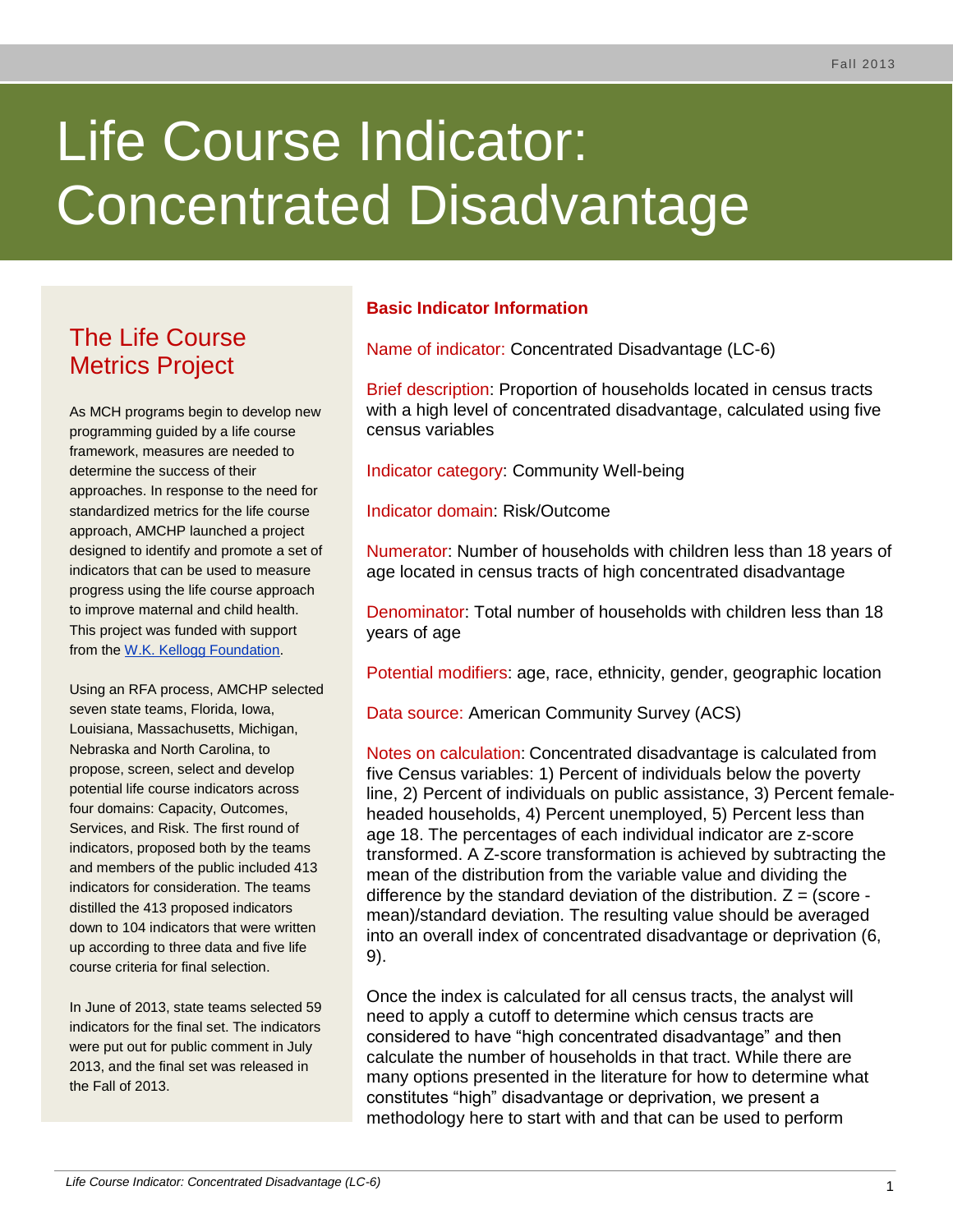comparisons across jurisdictions. To that end, areas of "high concentrated disadvantage" are defined as those census tracts whose averaged z-scores fall within the 75th percentile of values. The indicator's purpose or use determines 1) the desired level of geography for establishing the 75<sup>th</sup> percentile of values and 2) the geographic unit for the numerator and denominator. If the purpose is to compare this indicator across states to identify states with higher and lower values, the 75<sup>th</sup> percentile of the averaged z-score for census tracts needs to be established at a national level. For a comparison across counties, the percentile could also be established at a state level. A simple comparison of a jurisdiction or jurisdictions over time is more complicated because the indicator needs to be able to change in a meaningful fashion over time. We recommend 1) the absolute value of the averaged z-score of the 75<sup>th</sup> percentile for the first time period be held constant over time, and 2) the absolute values of the statistical parameters (means and standard deviations) used to calculate the z-scores for each of the components for the first time period also be held constant. The indicator itself is simply the number of households with children living in a census tract above the 75 percentile in that jurisdiction divided by the total number of households in the same jurisdiction.

This indicator relies on the American Community Survey (ACS) to produce census-tract level estimates. The ACS provides yearly estimates for all states, as well as all cities, counties, metropolitan areas, and population groups of 65,000 people or more. For smaller areas, such as census tracts, multiple survey years are combined to obtain reliable estimates: three survey years in areas with 20,000 to 65,000 people, and five survey years in areas with fewer than 20,000 people.

#### Similar measures in other indicator sets: None

# **Life Course Criteria**

#### *Introduction*

Concentrated disadvantage, poverty, and socioeconomic position are all very similar markers, but concentrated disadvantage may be the most relevant indicator for life course. Poverty or socioeconomic position, which includes income, education, and employment, by themselves do not capture the synergistic effects of economic and social factors cluster geographically and create truly disadvantaged neighborhoods (11).

The components of concentrated disadvantage include poverty, use of public assistance, female-headed households, unemployment, and density of children. Each of these factors was shown by Sampson (1997) to be highly associated with the others and together constitute a proxy of a community at an economic disadvantage (19). In other words, singleparent households and those with children are differentially found in neighborhoods with high concentrations of poverty, unemployment, and use of public assistance (19). Communities with concentrated disadvantage have less mutual trust and willingness among community members to intervene for the common good, which is sometimes referred to as collective efficacy or social capital. Since collective efficacy is a critical way that neighborhoods inhibit the perpetration of violence, individuals, particularly children, who live and grow in disadvantaged neighborhoods are therefore more likely to experience violence just because of where they live.

#### *Implications for equity*

The relationship between concentrated disadvantage and various forms of equity has been long known, particularly among children. African American children who lived in severely disadvantaged communities had decreased verbal ability (skill with understanding and using words and language) equivalent to missing a year of schooling when compared with peers who live in less disadvantaged neighborhoods (2). Concentrated poverty also contributes to increased rates of high school drop-out, teen pregnancy, and adolescent delinquency (3,4). Finch (2010) identifies concentrated disadvantage as being associated with decreased overall health (8). More specifically, adverse health outcomes relating to childbearing such as infant mortality rate, low birth weight, and child maltreatment increase among communities with concentrated disadvantage (3,4). Mental health has similarly been linked to concentrated disadvantage, as girls who grew up in communities with high levels of poverty have decreased mental health and increased risk-taking behaviors (10). High poverty neighborhoods are also more likely to lack affordable access to healthy foods and spaces for recreation, resulting in less social capital.

#### *Public health impact*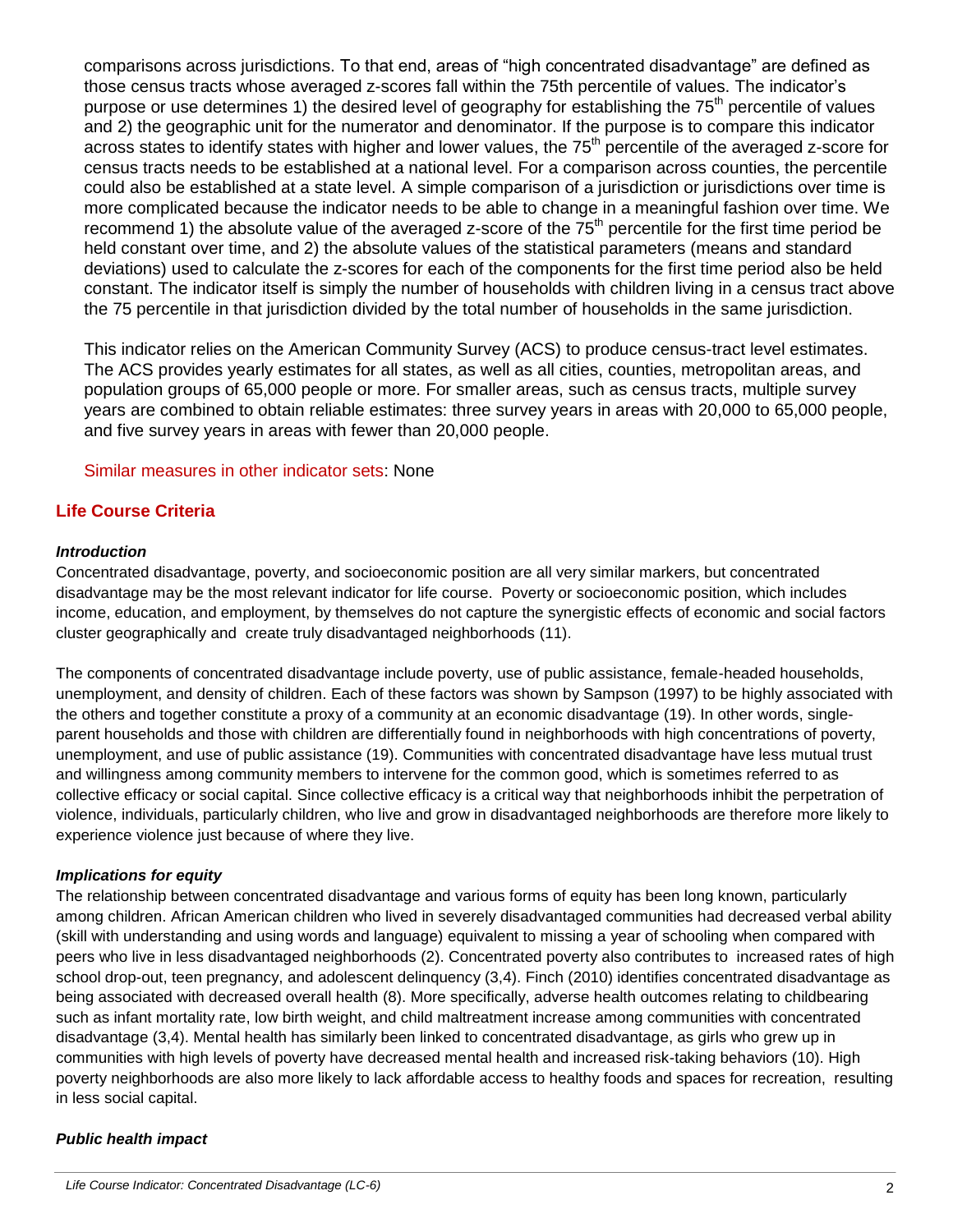While the association between health and wealth is well established, the direction between the two factors is less so. Literature suggests that the relationship is bidirectional, with health affecting a person's or community's wealth and their wealth also affecting their overall health. It is safe to say, however, that there is an inverse relationship, where reduction of poverty is associated with an increase in health. In addition, as concentrated disadvantage has been shown to be related to reduced educational attainment, future earnings potential is also affected, which continues to deleteriously affect health in these communities.

A positive and sustained change in this indicator would be a decrease in the number of census tracts that meet the initial definition of high concentrated disadvantage and therefore a lower proportion of households exposed to concentrated disadvantage. A positive change in this indicator should result in communities that have improved social capital or collective efficacy. Improved social capital would mean there are more neighborhood-level supports for families, resulting in more opportunities to participate fully as individuals within their communities and ultimately, improved health status.

#### *Leverage or realign resources*

Bollens (1997) identifies concentrated disadvantage as a result of institutional discrimination and individual prejudice, arguing that segregation concentrates poverty, particularly among metropolitan inner-cities (1). Quilian (2012) identifies three different types of segregation that affect concentrated disadvantage; racial segregation, poverty-status segregation within race, and segregation from high- and middle-income members of other racial groups (5).

In addressing concentrated poverty, Bollens (1997) references the importance of public policy-makers, regional and city planners, and lawmakers at various levels (particularly at the regional level). Concentrated poverty can be addressed in two primary ways: via enrichment, or in-place, and integration, or mobility interventions. Enrichment consists largely of improvement of living and economic conditions through community development and revitalization programs. Integration interventions, conversely, refer to moving concentrations of poor people to other areas, often suburbs, with better economic and social structures. The mobility method of intervention is effective to some degree; moving an individual out of a high-poverty area to a low poverty area does result in some improved outcomes, such as improved mental health, indicating that the effect of poverty on an individual is not necessarily permanent (17). However, as a strategy to build healthy communities, enrichment through place-based initiatives is preferable to the removal of resources and families from an already disadvantaged area and perpetuating the concentration of disadvantage. The Best Babies Zone Initiative [\(http://www.bestbabieszone.org/\)](http://www.bestbabieszone.org/) is a place-based multi-sector approach to reducing infant mortality and racial disparities in birth outcomes that works through mobilizing communities to address the social determinants of health in four critical sectors: economics, education, health, and community. The approach aims to strengthen environments that support healthier outcomes and works within a very small zone, sometimes just a few blocks of a neighborhood, where change is needed and resources can be aligned to have a measureable impact.

Within a community, concentrated disadvantage can indicate reduced access to health care, social services, resources, skills, work, education, technology, nutrition, and safety. Addressing these issues of access would cross into every other sector of life. Starting at the most basic level, education is one of the strongest predictors of access to resources for good health and has to be addressed early in the life course. There are many policies that could improve access to better nutrition, physical activity, safety, resources, health care, technology, health care, and social services. Changing the experience of concentrated disadvantage through a strategy like enrichment requires a multi-pronged approach in where activities to improve health work in concert with activities to stimulate the economy, improve educational opportunity, and access to affordable housing.

# *Predict an individual's health and wellness and/or that of their offspring*

The driving force in concentrated disadvantage revolves around experiences of concentrated poverty. Particularly when experienced early in life, poverty is a solid indicator of an individual's health. In addition, exposure during adolescence raises an individual's risk for teen pregnancy, which in turn raises the risk for adverse birth outcomes. It is clear that concentrated disadvantage affects an individual's future mortality and affects health outcomes for their offspring as well. It is clear that experiencing poverty, particularly during important and transitive phases in the life course, will have an adverse impact on future health. This impact likely exists even if the effect is minimized by later life course events or removing the individual from a highly disadvantaged community.

# **Data Criteria**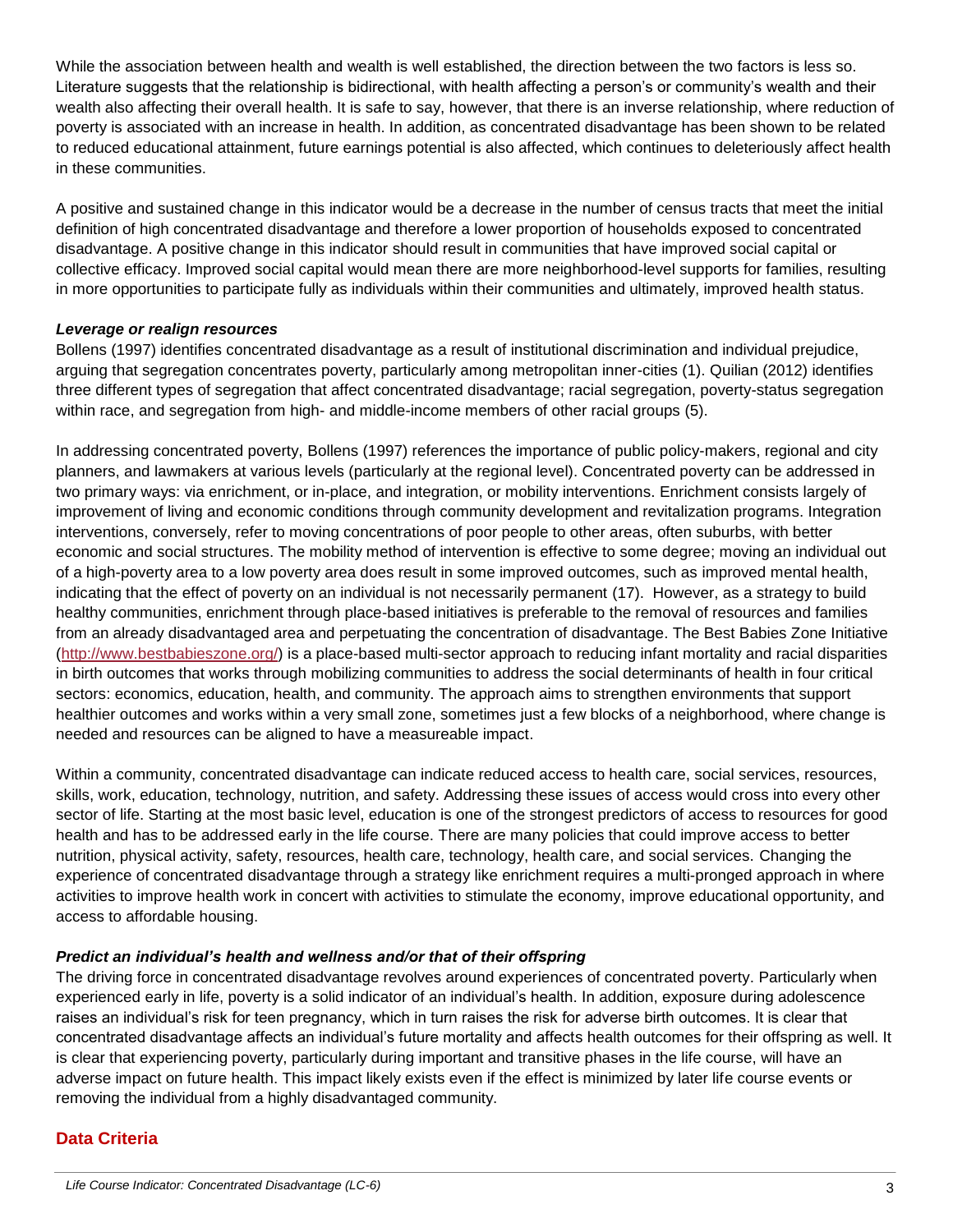#### *Data availability*

ACS is an ongoing nationwide survey that collects and provides annually data on demographic, social, economic and housing in the United States. The survey is administered by the U.S. Census Bureau, and it replaced the decennial census long form starting in 2010. The ACS is sampled each year, resulting in three million addresses selected and approximately two million final interviews. However, the sample drawn is substantially smaller than the one used for the previous Census long form; as a result, data must be pooled across years in order to provide reliable estimates for some geographic units. ACS data are released the year following the year in which they were collected, making the estimates extremely timely.

#### *Data quality*

Since the ACS is a sampled survey, there are questions about response rates and the statistical precision of the estimates. The Census Bureau takes steps to minimize the error associated with non-sampling error (reporting, coding, sampling frame, survey questionnaires, non-response and interviewer bias) through the use of trained interviewers and careful review of all questionnaire design, sampling, and analytic steps. In addition, the Census Bureau began releasing margin of error data for ACS estimates starting in 2006; these estimates allow data users to calculate 90 percent confidence limits for all point estimates released from the ACS.

To account for the complex sampling design, the ACS employs an equally complex weighting scheme. The weighting process is well-documented in the survey methodology handbook, accessible on the web. Response rates for the ACS are calculated for housing units and group quarters (person). From 2000 to 2011, the housing unit response rates were high and ranged from a low of 93.1 percent in 2004 to a high of 98 percent in 2009. Between 2006 and 2011, the group quarter response rate were even higher and ranged from a low of 97.4 percent in 2006 to a high of 98 percent in 2008 and 2009.

The data quality is excellent. Sensitivity, specificity, predictive value positive and reliability will vary depending on the outcome.

#### *Simplicity of indicator*

No linkages are required to calculate this indicator; all of the core elements are publicly available from the Census data. This indicator is somewhat complex to calculate because once the percentages are obtained for each of the five elements, they must be z-score transformed by the analyst. This indicator is designed to be calculated using household data at the county level and can be aggregated up to the state level, which adds analytic steps and levels of complexity to the indicator.

Perhaps the most complex aspect of concentrated disadvantage is the interpretation. The indicator scale, as originally conceptualized by Sampson and colleagues (1997) included a sixth element, percentage of black residents. During the public comment period, concerns were raised that this element was mismatched with the other five, which are primarily economic indicators. In communications with Sampson about this issue, he agreed that there is nothing inherent in racial composition that is disadvantageous. The inclusion of percent black was designed as a proxy to get at the confounding of segregation and poverty in the United States, which he noted is socially produced and maintained (Massey and Denton). Sampson's work originated in Chicago neighborhoods, and the concentrated disadvantage scale was an attempt to quantify the exposure of segregated African American neighborhoods to poverty and other forms of disadvantage (Sampson 2013 personal communication). Ultimately, the sixth element was excluded, with Sampson's guidance that careful interpretation is necessary. It may be useful to compare concentrated disadvantage with another life course indicator, the dissimilarity index, which is a measure of racial residential segregation.

# **References**

1.Bollens SA. Concentrated Poverty and Metropolitan Equity Strategies. Stanford Law & Policy Review 1997;8:11.

2.Sampson RJ, Sharkey P, Raudenbush SW. Durable effects of concentrated disadvantage on verbal ability among African-American children. Proceedings of the National Academy of Sciences of the United States of America 2008;105(3):845-852.

3.Brooksgunn J, Duncan GJ, Klebanov PK, Sealand N. Do Neighborhoods Influence Child and Adolescent Development. American Journal of Sociology 1993;99(2):353-395.